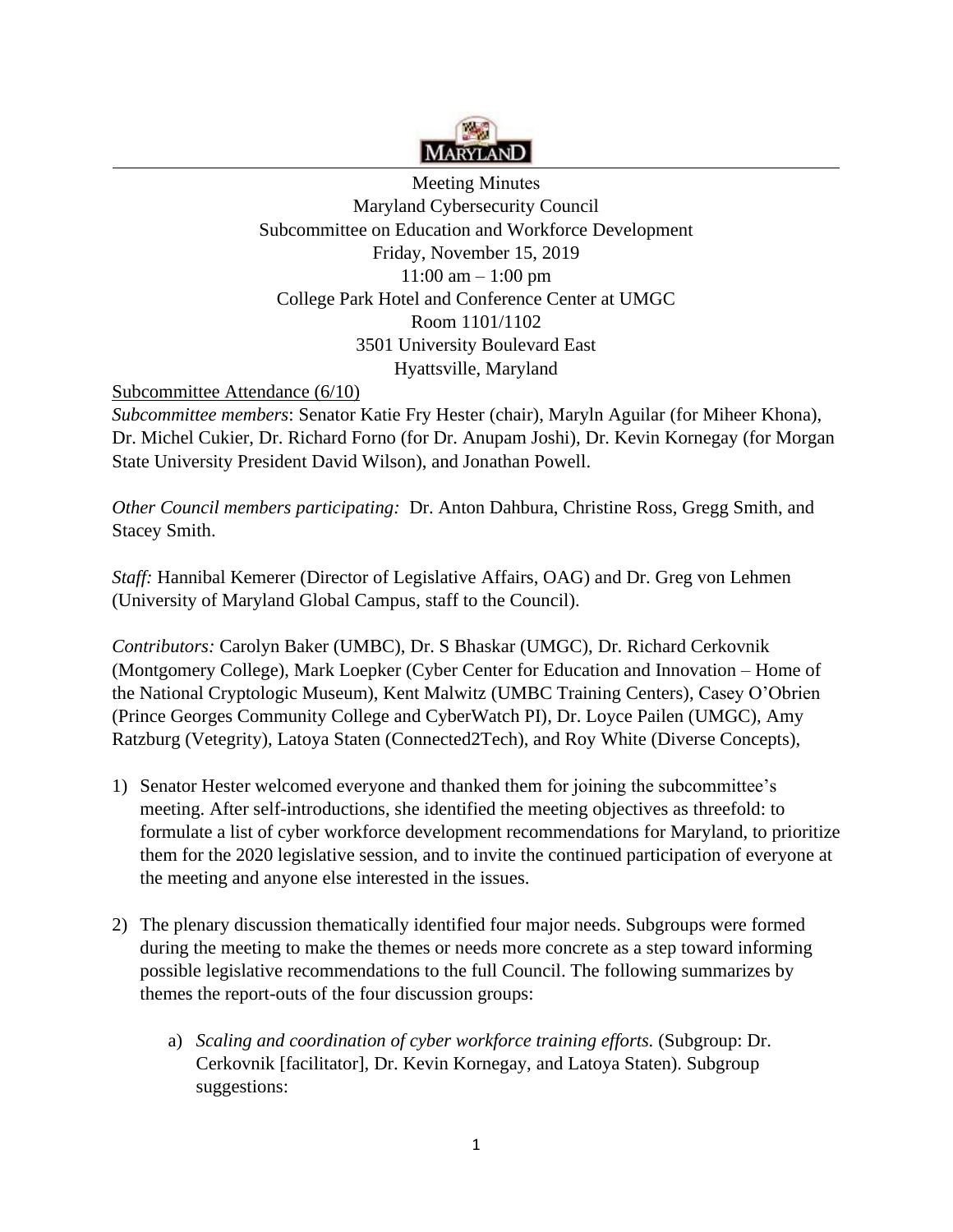- Catalog and coordinate workforce programs focused on developing cyber/IT talent including: Academia research and non-credit workforce programs
	- o State and Federally funded skill development program
	- o Maryland EARN Grants
	- o Department of Labor Techhire Grants
	- o Youth Skill Development
	- o Internship/Apprenticeship Programs
- Industry-led initiatives
	- o Capture the Flag Events and Cyber Ranges
	- o Job Boards
	- o Open Research Projects
	- o Short-term projects that provide hands-on skills
- Assess cataloged programs for best practices
- Scale and Fund top echelon programs which:
	- o Provide "good" return on investment (ROI)
	- o Have private investment
	- o Can be self-sustaining

job market? Illustrative questions: Could job boards be coordinated across postsecondary schools to more efficiently match students with recruitment needs in the market? Could county workforce development boards be networked and focused to have a greater impact on cyber workforce needs? Could access to the Baltimore Range be greatly expanded to provide many more students with an option for hands-on experience before entering the

It was suggested that the Governor's Workforce Development Board had started a database of activities related to cyber workforce development and that this might provide a more comprehensive view from which to gauge which activities could be scaled or coordinated to have the greatest impact.

- b) *Upscaling training to help close the cyber skills gap.* (Subgroup: Casey O'Brien [facilitator], Dr. S Bhaskar, Kent Malwitz, and Jonathan Powell). Subgroup suggestions:
	- Subsidized professional development for educators is a missing critical component in many discussions re: to cybersecurity
	- Determine ways to incentivize commercial orgs to upskill their incumbent IT workforce so they can move into specialized cybersecurity roles; backfill their vacated positions with workers getting not only IT foundational knowledge and skills, but security baked in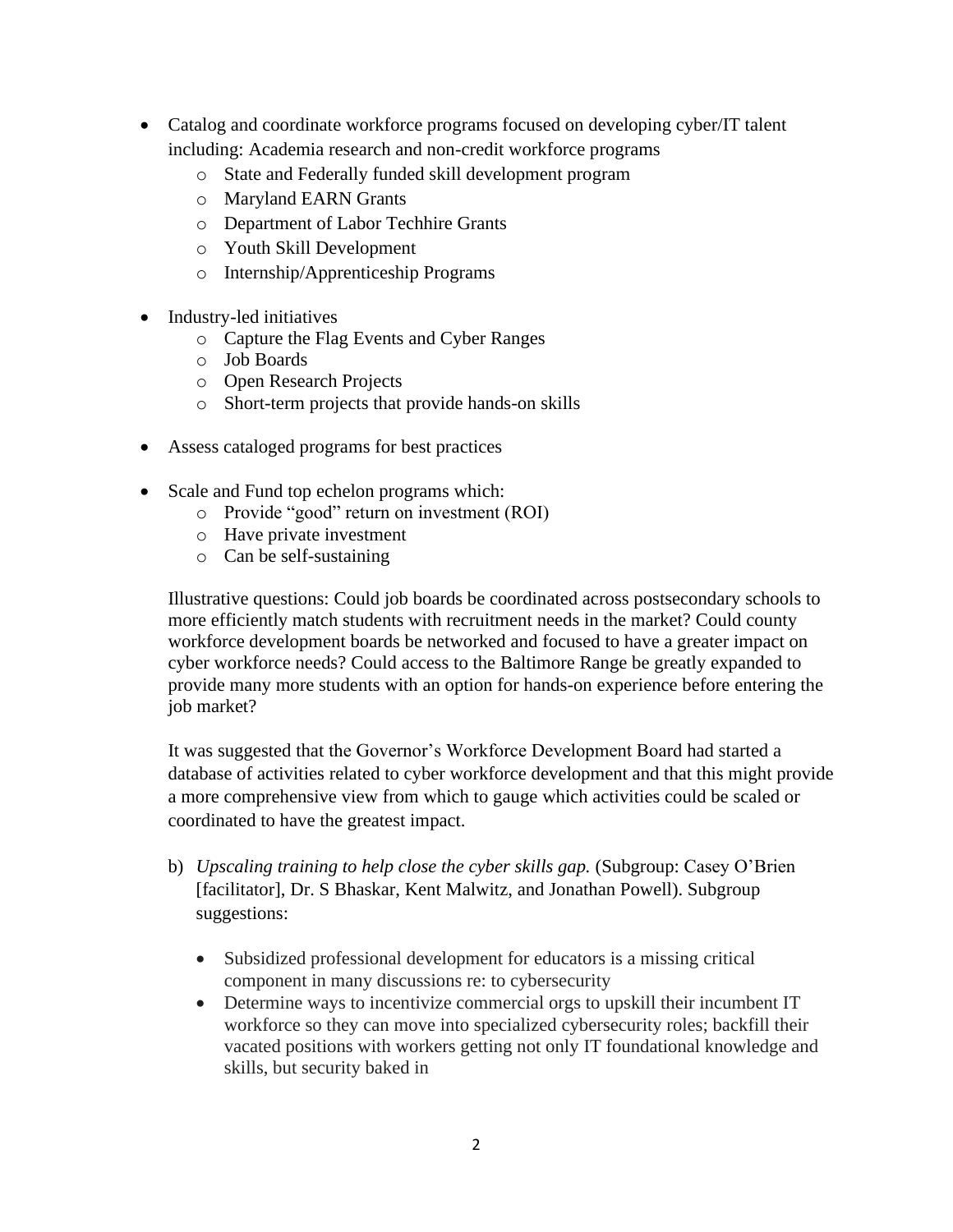- Change State procurement requirements dictating bachelor's degrees; focus on the competencies needed to do the job. The NICE Cybersecurity Workforce Framework (NIST Special Publication 800-181) has 52 defined work roles, with requisite knowledge and skills that can guide this effort.
- c) Messaging/marketing to raise awareness of cybersecurity careers and training *opportunities* (Subgroup: Dr. Richard Forno [facilitator], Dr. Anton Dahbura, Mark Loepker, Dr. Loyce Pailen, and Amy Ratzburg). Subgroup suggestions:
	- see if they might be worth a second legislative attempt. • Assess current State legislation and programs with awareness component (or opportunities) and review bills with this objective that failed in prior sessions to
	- • Create and prominently promote a cybersecurity education and training clearinghouse that would make it easier to identify resources for those considering a cyber-related career.
	- items of emphasis: that 'cyber' is not just a technical STEM field, 'cyber' does • Interdisciplinary messaging kits for  $K12$  schools that are audience-specific (parents, students, school counselors), companies (e.g., regarding hiring practices/job descriptions/qualifications), the military, underemployed, etc. Key not require a security clearance for all jobs everywhere and fostering diversity in the cyber pipeline/workforce.
	- Business Roundtable was noted with suggestions that it might be expanded.) • Develop a network of audience-appropriate mentors/volunteers to go into K12 schools to talk about their careers in cyber. (The mentor program of the Maryland
	- Public/private partnerships to provide scholarships for teachers to spend time during their summers in government or corporate work settings to give them an understanding of cyber that they could take back to their classrooms. Perhaps matched with private/public funds.
	- nation and that there are many different careers in the field. This suggestion is to • A sustained, intensive, and substantially funded general awareness campaign in Maryland that cybersecurity is critical to individuals, companies, the State and go well beyond the uncoordinated efforts that occur briefly each year around National Cybersecurity Awareness Week.
- *d) Public/Private Partnerships* (Subgroup: Hannibal Kemerer [facilitator], Marilyn Aguilar, Caroline Baker, Dr. Michel Cukier, Christine Ross, Gregg Smith, and Roy White).
- to-day work in the cybersecurity space. Formalize the co-teaching component through a • Co-Teaching: Stand up a program of industry and government cybersecurity professionals co-teaching with certified teachers in high-school. Have them trained not to scare the students with horror stories but, instead, to provide real-life stories about daypartnership with MSDE.
- students, through in-person presentations and videos (a la Life Journey) their daily work. • Video Education: Have company and industry representatives explain to high school Mentoring: Recruit and deploy industry and government cybersecurity professionals to